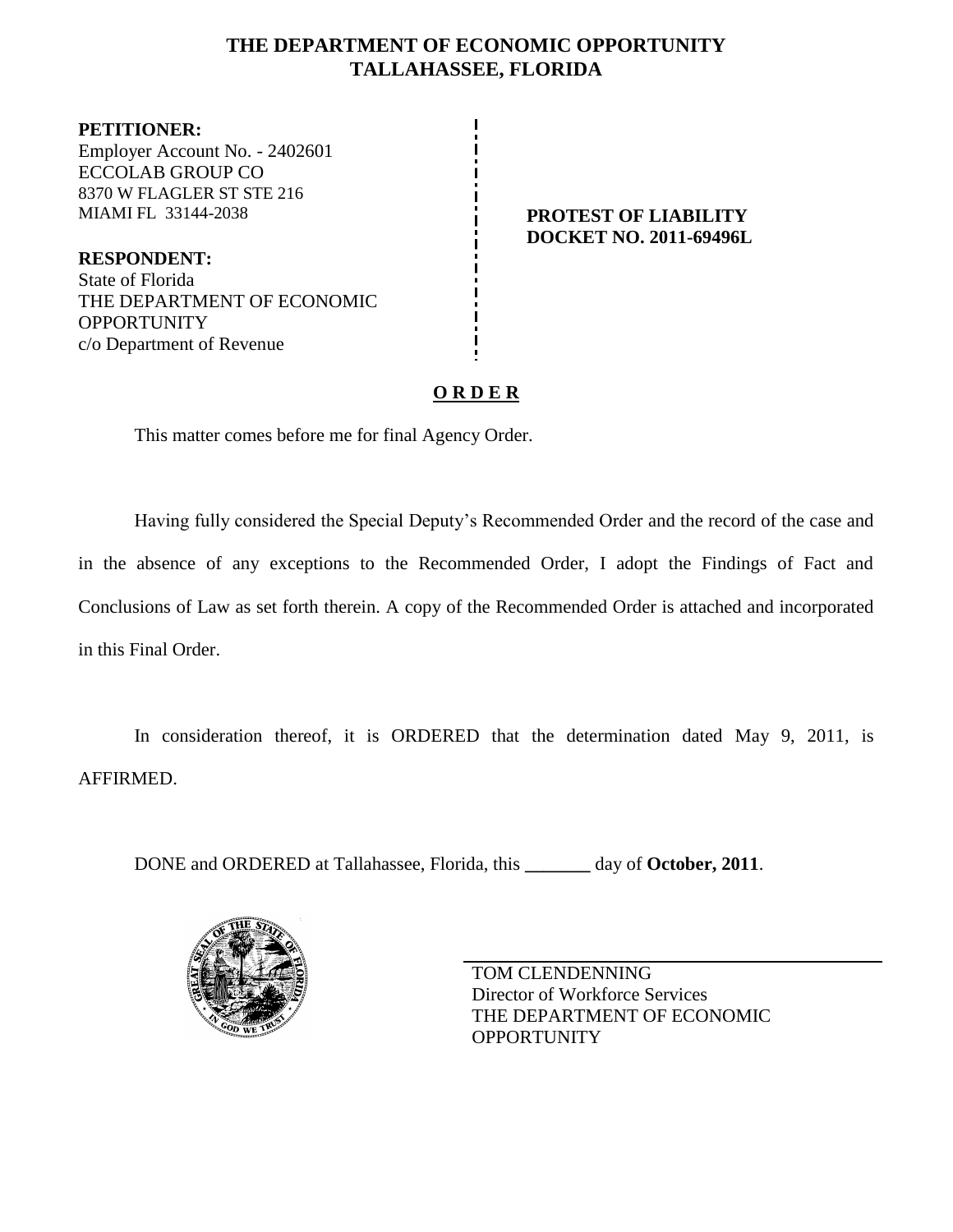## **AGENCY FOR WORKFORCE INNOVATION Unemployment Compensation Appeals**

MSC 345 CALDWELL BUILDING 107 EAST MADISON STREET TALLAHASSEE FL 32399-4143

#### **PETITIONER:**

Employer Account No. - 2402601 ECCOLAB GROUP CO 8370 W FLAGLER ST STE 216 MIAMI FL 33144-2038

#### **PROTEST OF LIABILITY DOCKET NO. 2011-69496L**

#### **RESPONDENT:** State of Florida Agency for Workforce Innovation c/o Department of Revenue

# **RECOMMENDED ORDER OF SPECIAL DEPUTY**

TO: Assistant Director Agency for Workforce Innovation

This matter comes before the undersigned Special Deputy pursuant to the Petitioner's protest of the Respondent's determination dated May 9, 2011.

After due notice to the parties, a telephone hearing was held on July 27, 2011. The Petitioner was represented by its attorney. The Petitioner's President testified as a witness. The Respondent was represented by a Department of Revenue Tax Audit Supervisor. A Tax Auditor testified as a witness.

The record of the case, including the recording of the hearing and any exhibits submitted in evidence, is herewith transmitted. Proposed Findings of Fact and Conclusions of Law were not received.

#### **Issue:**

Whether services performed for the Petitioner constitute insured employment, and if so, the effective date of the Petitioner's liability, pursuant to Sections 443.036(19), (21); 443.1216, Florida Statutes.

### **Findings of Fact:**

- 1. The Petitioner is a corporation which was formed in 2001 to operate a medical laboratory.
- 2. The Petitioner has contracts with medical facilities, such as nursing homes throughout the state of Florida, to provide medical laboratory services, including the drawing of blood. The Petitioner has engaged account representatives to sell the Petitioner's services, phlebotomists to draw the blood samples, and drivers to pick up the blood samples and transport them to the Petitioner's laboratory for testing. The Petitioner has classified the account representatives, the phlebotomists, and the drivers as independent contractors, as well as other classes of workers.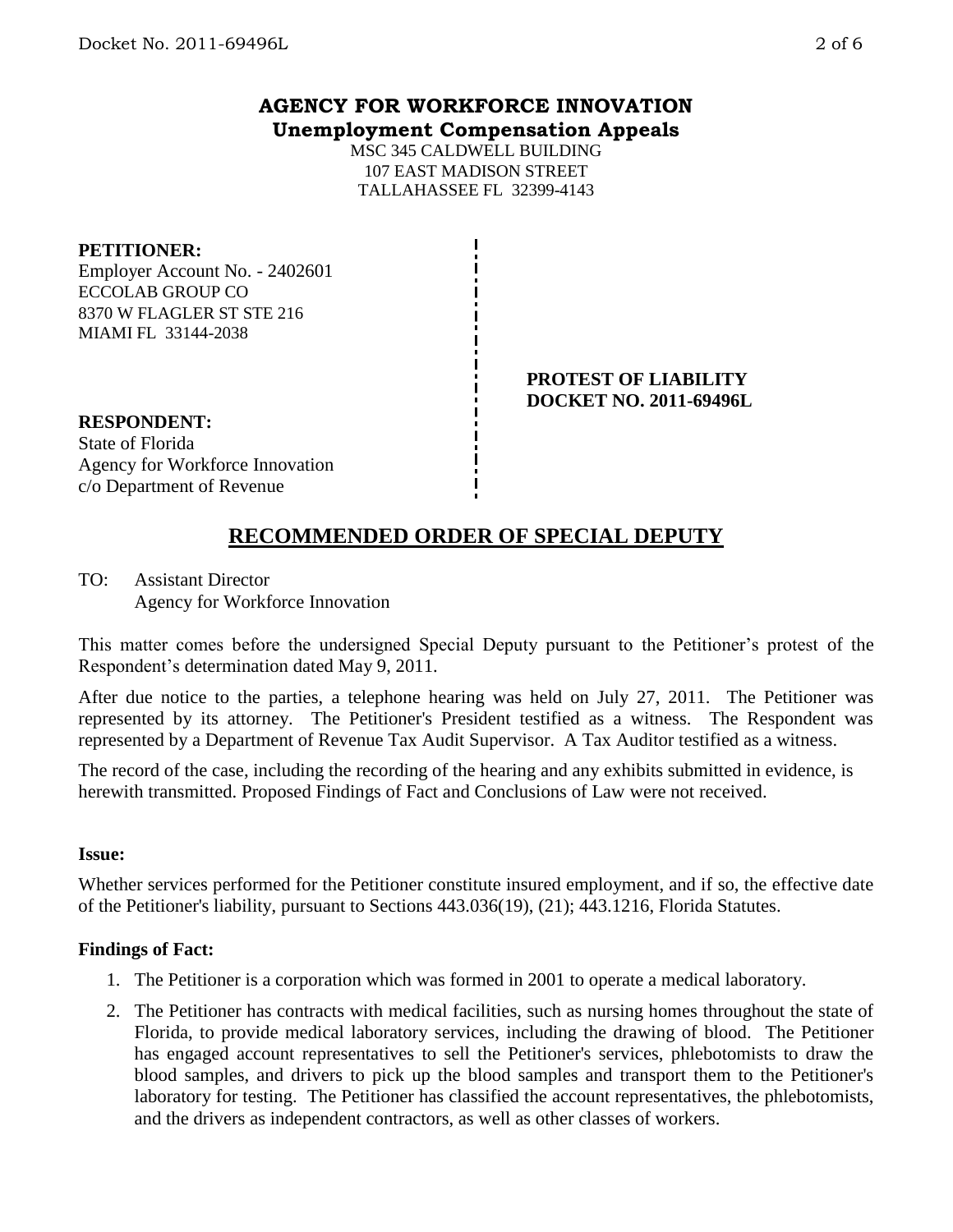- 3. The Department of Revenue randomly selected the Petitioner for an audit of the Petitioner's books and records for the 2009 tax year to ensure compliance with the Florida Unemployment Compensation Law.
- 4. The Audit was performed at the office location of the Petitioner's Certified Public Accountant. The Certified Public Accountant provided copies of 53 1099 forms that were issued to workers who were classified by the Petitioner as independent contractors. In addition, the Certified Public Accountant provided representative copies of an Independent Contractor Agreement for a computer technician, a driver, a technician, two account representatives, and a phlebotomist.
- 5. All of the Independent Contractor Agreements are identical fill-in-the-blank agreements. The fillin-the-blank portions of the agreements are for the worker's name, the beginning date of the agreement, the type of work to be performed, and the method and rate of pay.
- 6. All of the agreements provide that the worker is engaged for an at-will relationship of indefinite duration. The agreements state that the Petitioner may terminate the Agreement immediately, at will, and in the sole discretion of the Petitioner. Each of the agreements provides that the workers must give fifteen days written notice to the Petitioner in order to terminate the agreements.
- 7. All of the agreements provide that, in all aspects of the work, the workers "shall comply with the policies, standards, regulations of the company from time to time established, and shall perform the duties assigned faithfully, intelligently, to the best of his/her/their ability, and in the best interest of the company."
- 8. All of the agreements state that the worker agrees to perform the services as an independent contractor and that the worker is not entitled to any fringe benefits and not entitled to any remuneration or expenses other than as specifically provided for in the agreement. The agreements state that the cost of providing unemployment insurance is the responsibility of the workers. The agreements state that the worker "shall be free to dispose of such portion of its entire time, energy, and skill during regular business hours as it is not obligated to devote hereunder to Company in such manner as it sees fit and to such persons, firms or corporations as it deems advisable."
- 9. One of the representative agreements is for a computer technician. That agreement provides that the Petitioner will pay the computer technician \$1,200 per bi-weekly pay period. One of the representative agreements is for a driver. That agreement provides that the Petitioner will pay the driver \$500 per bi-weekly pay period. One of the representative agreements is for a technician and provides that the Petitioner will pay the technician at the rate of \$25.00 per week. Two of the representative agreements are for outside account representatives. One of the agreements provides that the Petitioner will pay the account representative \$1,100 per bi-weekly pay period and the other provides that the Petitioner will pay the account representative \$1,400 per bi-weekly pay period. One of the representative agreements is for a phlebotomist and provides that the Petitioner will pay the phlebotomist an unspecified amount per collection on a bi-weekly basis. All of the agreements provide that the Petitioner will not withhold payroll taxes from the pay.
- 10. The Petitioner assigns each phlebotomist to work in a specific geographical area and to visit each of the medical facilities under contract with the Petitioner in the geographical area to draw blood from patients per doctors' orders. If a phlebotomist does not visit each of the medical facilities as required, the Petitioner will discharge the phlebotomist.
- 11. One of the Phlebotomists, Karla Conway, formed a corporation, Lab Lady, Inc., in 2006. That corporation was dissolved in 2009. The Petitioner paid Karla Conway personally for the services which she performed rather than issuing payment to the corporation. The Form 1099-MISC was issued by the Petitioner to Karla Conway personally rather than to the corporation.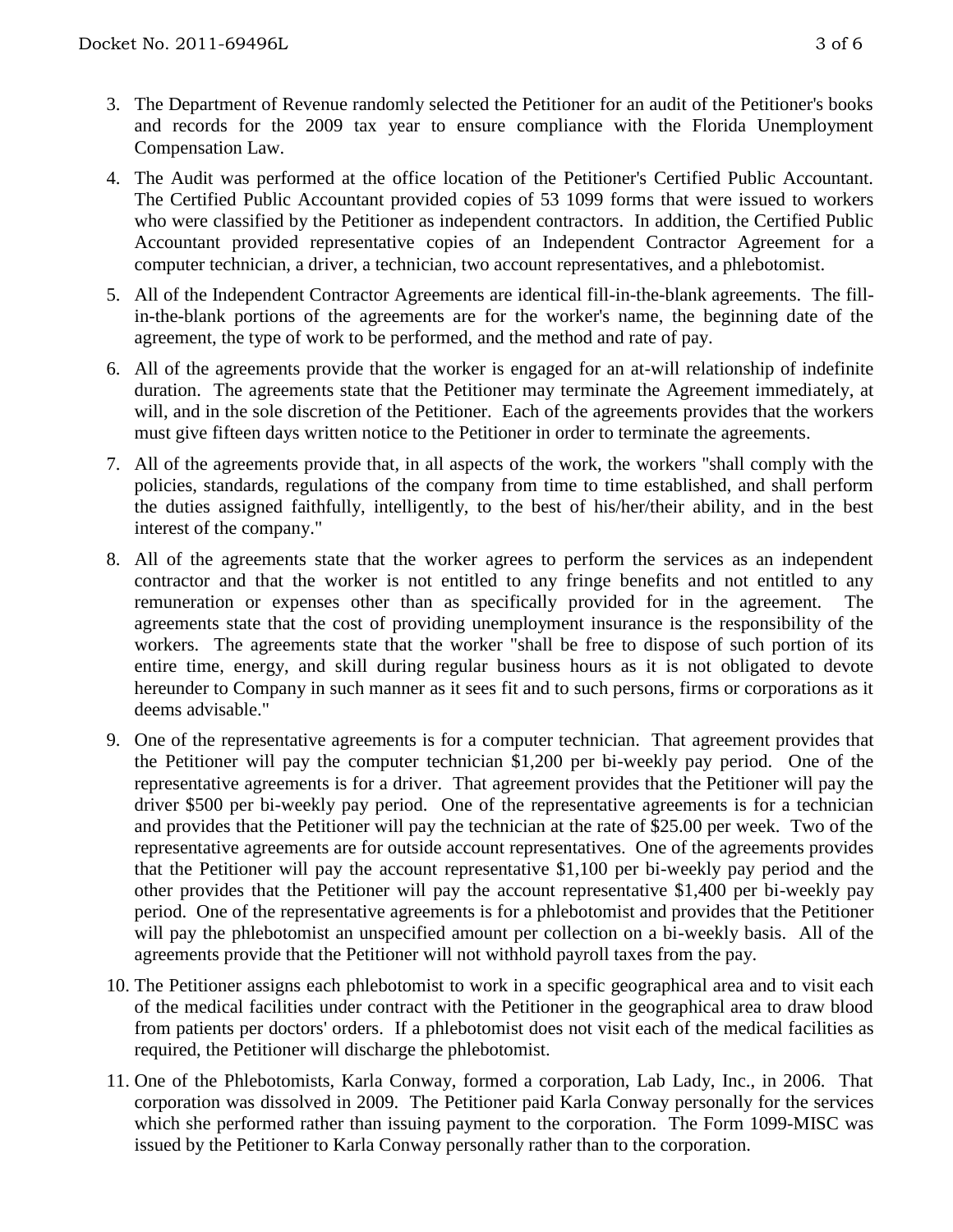- 12. None of the workers bill the Petitioner or submit an invoice to the Petitioner for services performed.
- 13. Initially, the Tax Auditor found that all 53 workers who received a 1099 form from the Petitioner were misclassified as independent contractors and that the total wages paid to the 53 workers was \$289,912.98. After the Petitioner submitted additional information the Tax Auditor concluded that individuals who used their own vehicles while performing services as drivers, individuals performing services as computer technicians, and individuals performing outside coding and billing services, were independent contractors. The Tax Auditor found 49 of the 53 workers to be employees with taxable wages of \$266,308.22.
- 14. The Department of Revenue issued a *Notice of Proposed Assessment* by mail on an unspecified date. The Petitioner filed a written protest on May 11, 2011.

#### **Conclusions of Law:**

- 15. The issue in this case, whether services performed for the Petitioner constitute employment subject to the Florida Unemployment Compensation Law, is governed by Chapter 443, Florida Statutes. Section 443.1216(1)(a)2., Florida Statutes, provides that employment subject to the chapter includes service performed by individuals under the usual common law rules applicable in determining an employer-employee relationship.
- 16. The Supreme Court of the United States held that the term "usual common law rules" is to be used in a generic sense to mean the "standards developed by the courts through the years of adjudication." United States v. W.M. Webb, Inc., 397 U.S. 179 (1970).
- 17. The Supreme Court of Florida adopted and approved the tests in 1 Restatement of Law, Agency 2d Section 220 (1958), for use to determine if an employment relationship exists. See Cantor v. Cochran, 184 So.2d 173 (Fla. 1966); Miami Herald Publishing Co. v. Kendall, 88 So.2d 276 (Fla. 1956); Magarian v. Southern Fruit Distributors, 1 So.2d 858 (Fla. 1941); see also Kane Furniture Corp. v. R. Miranda, 506 So.2d 1061 (Fla. 2d DCA 1987).
- 18. Restatement of Law is a publication, prepared under the auspices of the American Law Institute, which explains the meaning of the law with regard to various court rulings. The Restatement sets forth a nonexclusive list of factors that are to be considered when judging whether a relationship is an employment relationship or an independent contractor relationship.
- 19. 1 Restatement of Law, Agency 2d Section 220 (1958) provides:
	- (1) A servant is a person employed to perform services for another and who, in the performance of the services, is subject to the other's control or right of control.
	- (2) The following matters of fact, among others, are to be considered:
		- (a) the extent of control which, by the agreement, the business may exercise over the details of the work;
		- (b) whether or not the one employed is engaged in a distinct occupation or business;
		- (c) the kind of occupation, with reference to whether, in the locality, the work is usually done under the direction of the employer or by a specialist without supervision;
		- (d) the skill required in the particular occupation;
		- (e) whether the employer or the worker supplies the instrumentalities, tools, and the place of work for the person doing the work;
		- (f) the length of time for which the person is employed;
		- (g) the method of payment, whether by the time or by the job;
		- (h) whether or not the work is a part of the regular business of the employer;
		- (i) whether or not the parties believe they are creating the relation of master and servant;
		- (j) whether the principal is or is not in business.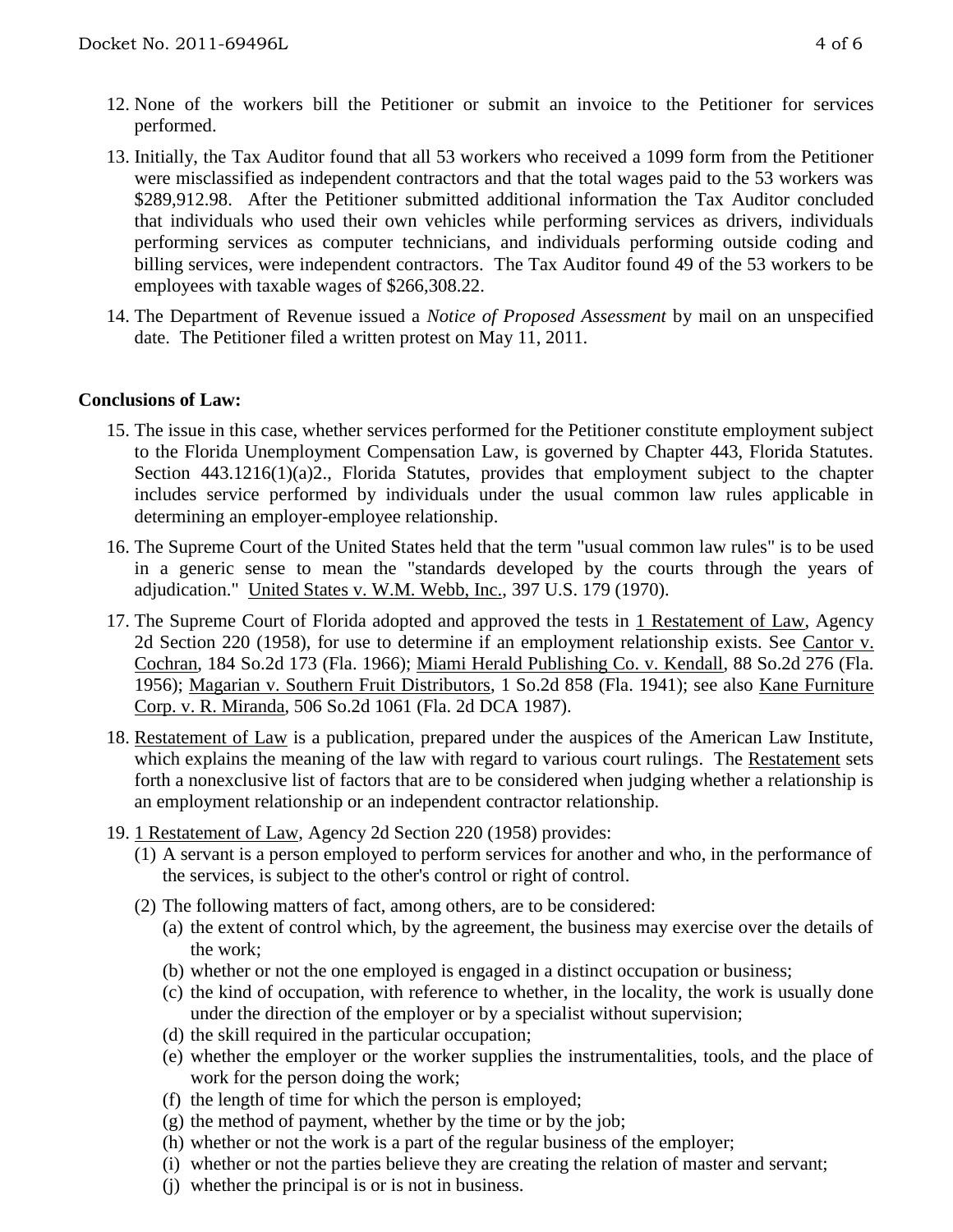- 20. Comments in the Restatement explain that the word "servant" does not exclusively connote manual labor, and the word "employee" has largely replaced "servant" in statutes dealing with various aspects of the working relationship between two parties.
- 21. In Department of Health and Rehabilitative Services v. Department of Labor & Employment Security, 472 So.2d 1284 (Fla. 1<sup>st</sup> DCA 1985) the court confirmed that the factors listed in the Restatement are the proper factors to be considered in determining whether an employer-employee relationship exists. However, in citing La Grande v. B&L Services, Inc., 432 So.2d 1364, 1366 (Fla.  $1<sup>st</sup>$  DCA 1983), the court acknowledged that the question of whether a person is properly classified an employee or an independent contractor often cannot be answered by reference to "hard and fast" rules, but rather must be addressed on a case-by-case basis.
- 22. The Petitioner's business is a medical laboratory which performs human fluid tests. The account representatives sell the Petitioner's services and the phlebotomists draw the blood from individuals for testing. The work performed by the account representatives and the work performed by the phlebotomists are both integral and necessary parts of the Petitioner's regular business activity rather than services which are outside the sphere of the Petitioner's regular business activity.
- 23. The Florida Supreme Court held that in determining the status of a working relationship, the agreement between the parties should be examined if there is one. The agreement should be honored, unless other provisions of the agreement, or the actual practice of the parties, demonstrate that the agreement is not a valid indicator of the status of the working relationship. Keith v. News & Sun Sentinel Co., 667 So.2d 167 (Fla. 1995). In Justice v. Belford Trucking Company, Inc., 272 So.2d 131 (Fla. 1972), a case involving an independent contractor agreement which specified that the worker was not to be considered the employee of the employing unit at any time, under any circumstances, or for any purpose, the Florida Supreme Court commented "while the obvious purpose to be accomplished by this document was to evince an independent contractor status, such status depends not on the statements of the parties but upon all the circumstances of their dealings with each other."
- 24. The Independent Contractor Agreements state that the workers are independent contractors. However, the Independent Contractor Agreements also require the workers, in all aspects of the work, to comply with the Petitioner's policies, standards, and regulations established by the Petitioner or which the Petitioner may chose to establish in the future. The agreements require the workers to perform the duties assigned by the Petitioner faithfully, intelligently, to the best of the workers' ability, and in the best interest of the Petitioner. These facts reveal that the Petitioner has the right to exercise control over the workers.
- 25. With the exception of the representative Independent Contractor Agreement for a phlebotomist, the Petitioner paid the workers by time worked rather than by production or by the job. The phlebotomist agreement only states the method of pay as "per collection" but does not specify an amount. Since the agreement does not specify an amount and since the phlebotomists do not submit a bill or invoice to the Petitioner for services performed, the agreement indicates that the Petitioner controls the amount to be paid per collection.
- 26. The Independent Contractor Agreements are for an indefinite term rather than for a specified term. The agreements may be terminated immediately by the Petitioner, at any time, at the will of the Petitioner, and in the sole discretion of the Petitioner. In Cantor v. Cochran, 184 So.2d 173 (Fla. 1966), the court in quoting 1 Larson, Workmens' Compensation Law, Section 44.35 stated: "The power to fire is the power to control. The absolute right to terminate the relationship without liability is not consistent with the concept of independent contractor, under which the contractor should have the legal right to complete the project contracted for and to treat any attempt to prevent completion as a breach of contract." In that case the court stated that the most telling